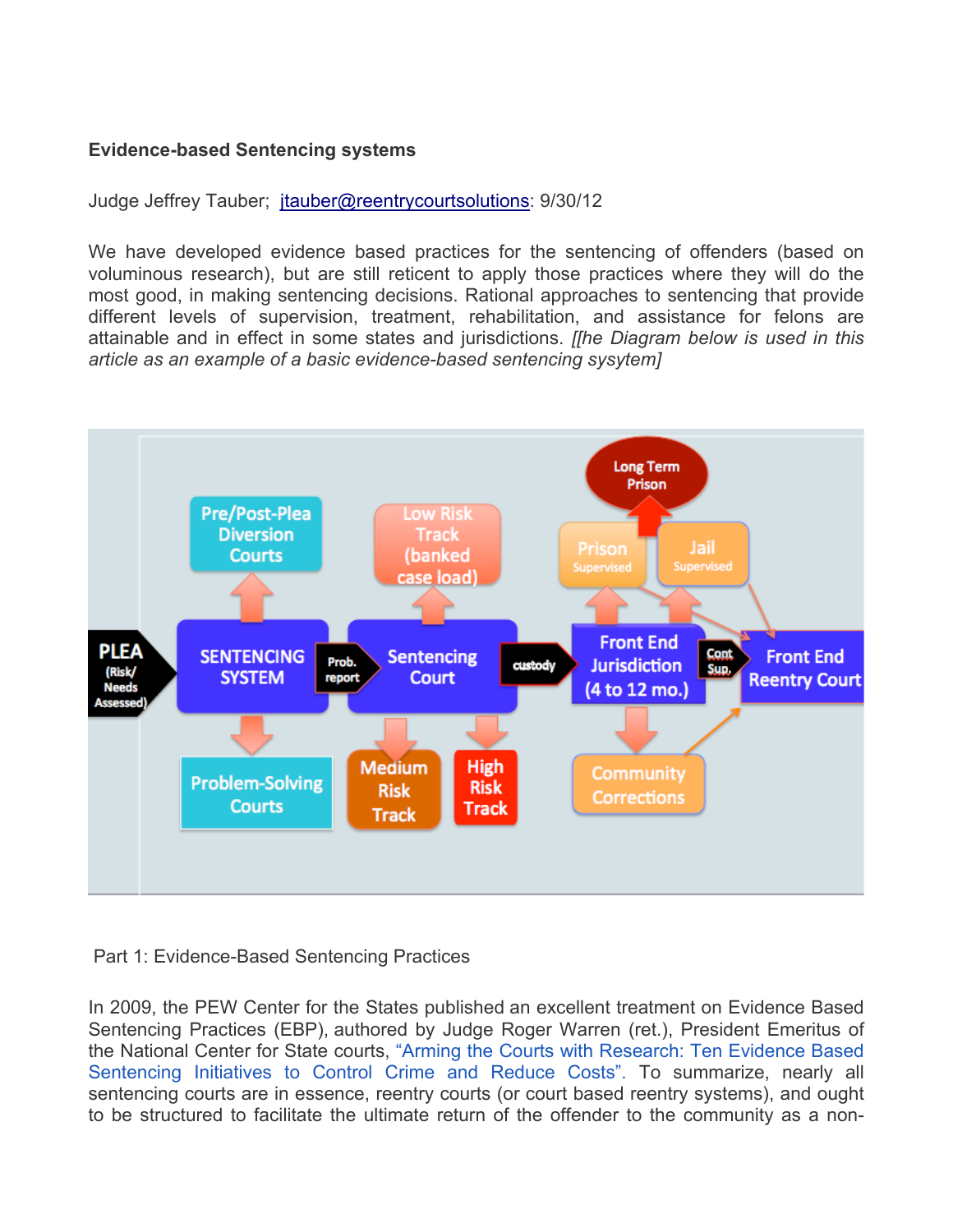#### recidivist, productive citizen.

According to the PEW Monograph, every sentencing ought to take into account the most recent research, described as Evidence Based Practices (EBP). Those sentencing principles, (as described by the PEW Monograph) state that (1) Reduced Recidivism should be an immediate goal of sentencing, (2) Recidivism Reduction Options be available to the Court, (3) Sentencing be based on Risk/Needs Assessments, (4) Community Corrections be Evidence Based, (5) Services and Sanctions be integrated, (6) the Court be aware of Available Sentencing Options, (7) Court Officers be trained in EBP, (8) Court responses to probation violations be immediate, certain, consistent and fair, (9) Court hearings be used to provide incentives to motivate Offender Behavior Change, and (10) the Court Promote Collaboration among Criminal Justice Agencies.

Clearly, individual judges and courts will have have difficulty implementing many of the proposed initiatives. Only a systemic problem-solving approach is likely to successfully implement "Evidence Based Sentencing Practices". (PEW declares as much on page two of the monograph; "the failure of mainstream sentencing policies….. has motivated many state judges, prosecutors, and corrections officials to establish specialized 'problem-solving' courts over the past 20 years to reduce recidivism"). Expecting individual judges to independently develop the resources, skills, and competencies to become proficient in Evidence Based Sentencing Practices is unrealistic.

That does not mean that every court needs to have the same level of resources, staffing or sentencing options. The question for most jurisdictions is what level of Evidence Based Sentencing Practices can they incorporate into their court, and that is appropriate for their community. A judge in a rural jurisdiction will have vastly different sentencing needs than a city with dozens of judges. And a low risk offender will have a very different relationship with the court than a high risk offender or an offender with a violent history.

Part 2: The Single Sentencing Court Team Concept:

One common feature that should define the Systemic Sentencing Model, is that the same judge and court team deal with the sentenced offender (to the extent possible), as part of a seamless supervision, treatment, and rehabilitation system, that runs from sentencing, through custody, through community supervision. The first of such systems go back more than 20 years to the dawn o the Drug Court era. It was widely understood that the sentencing and supervision of drug offenders was dysfunctional. There was little coordination in the court's dealing with the drug offender, the offender rarely saw the same judge or court personnel twice, and there was little system accountability and therefore far too little offender responsibility and compliance ( Drug Courts: a Judicial Manual, J Tauber, California Center For Judicial Education and Research Journal, Summer 1994; click on facsimile on the left to review Section 30; on Structural Accountability)

We still live in a largely uncooperative world of competing government departments, uncollaborative programs and agencies, and weak sentencing follow-through by the courts and relevant agencies. As noted in Part 1, its unrealistic for individual courts to develop the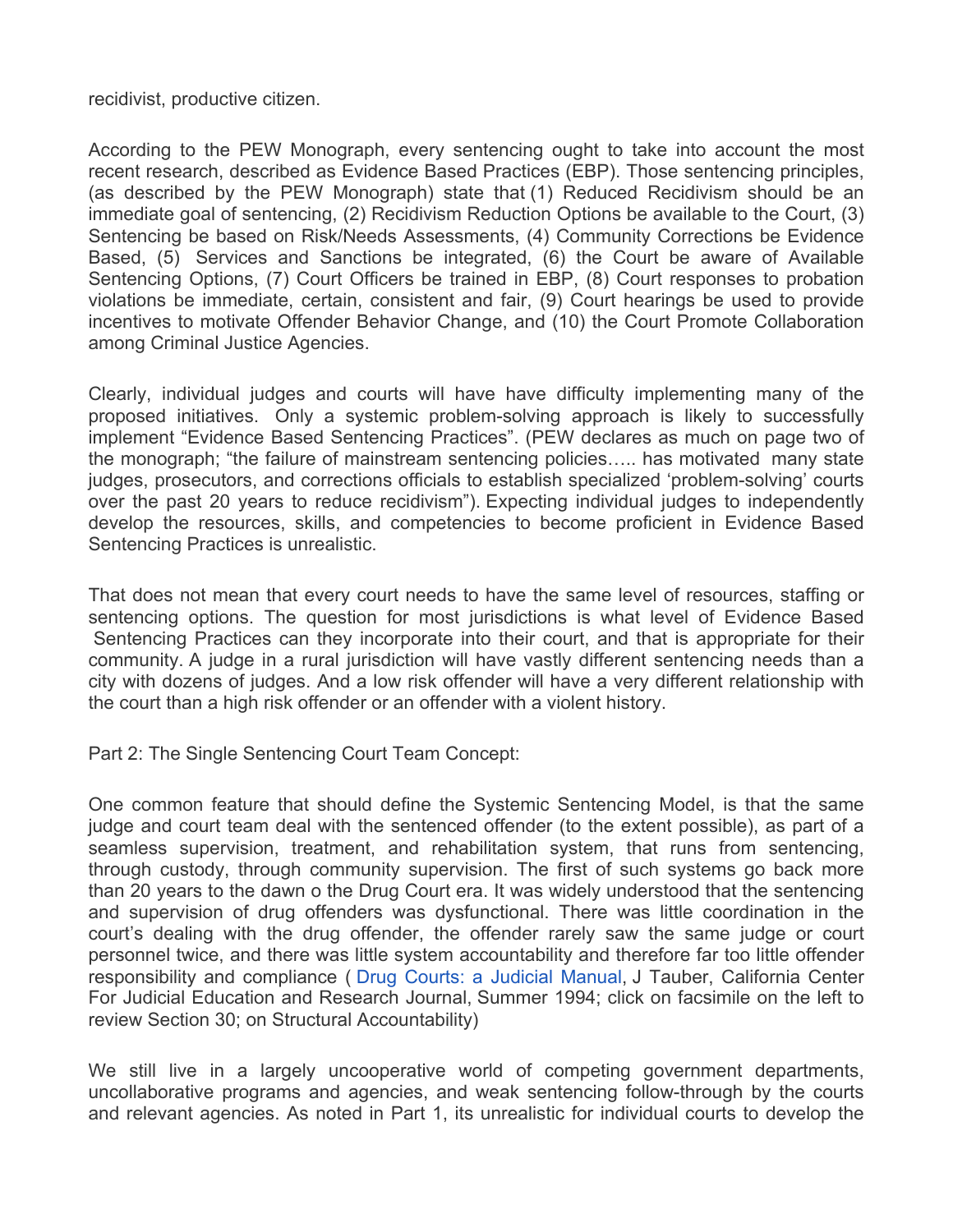advanced capabilities necessary to develop evidence-based sentencing practices ("Arming the Courts with Research: Ten Evidence Based Sentencing Initiatives to Control Crime and Reduce Costs", a PEW monograph, Judge Roger Warren, ret.).

What is necessary, is for a jurisdiction to focus a single judge and court team (or in a larger jurisdiction, a dedicated cadre of judges and staff) to the task of applying evidence based practices to sentencing courts. There is no reason to use a different approach or rationale than that developed and successfully applied to drug courts and other problem-solving courts across the nation. A sentencing court's effectiveness ultimately depends on a jurisdictions willingness to provide a rational, system-wide, coordinated approach to sentencing (It could be argued that much of the success of Hawaii's PROJECT HOPE, rests on its systemic approach to felony probation supervision).

Some may feel it unnecessary for all felony sentencing and/or supervision to be handled by a problem-solving court. The advantages already described in such a system make it a very attractive alternative to the current somewhat haphazard process. What may be more surprising is the potential for savings to the court. Because the sentencing system will look to a validated risk/needs assessment tool to assist its sentencing decisions, it will be possible to create sentencing tracks for low risk/low need offenders that involve minimal resources and staff, allowing what limited resources that exist to be applied to high risk offenders with the greatest need and potential for harm.

In fact, low risk offenders may not be actively supervised by the court at all, after the individual makes a single supervision appearance before the judge after sentencing. On the other hand, a high-risk offender with a history of violence may be required to have weekly contact with the court and extensive contact with supervisory agencies and rehabilitative programs, over an extended period of time.

### **Part 3: The 'Specialty Sentencing Court" as a Problem-Solving System**

The idea that sentencing courts ought to be special and distinct entities is not a new one. There are and have been many urban jurisdictions that deal with sentencing and/or probation violations with full time specialty courts. As with the early drug courts of the 1980s, the purpose of special sentencing/probation courts is often to streamline the process and move the offender through as quickly as possible. Concern for how the offender can be best prepared for a return to community with appropriate supervision and/or treatment was and is often overlooked ("Reentry Drug Courts", National Drug Court Institute Monograph Series, No. 3, "Reentry Drug Courts", JTauber, circa 1999).

Existing sentencing or probation courts should have the responsibility to do more. Like other problem-solving court systems, Sentencing and/or Probation Courts need to create a bond between offender and the court, that among other things, reminds both of their obligations, one to the other. Special Sentencing Court Systems need to deliver evidence-based sentencing practices, processes too complex and demanding for even the most dedicated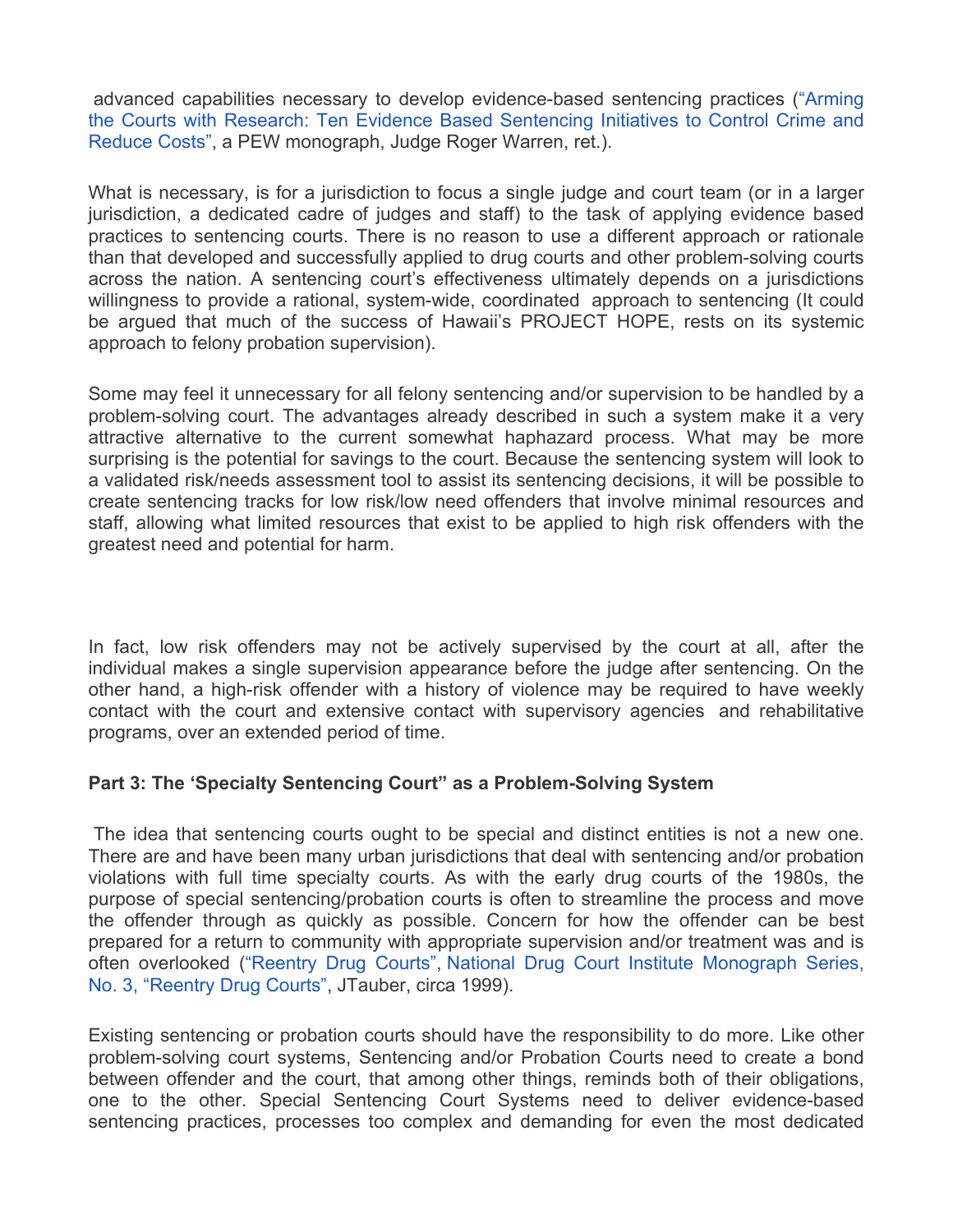individual judge. ( "Arming the Courts with Research: Ten Evidence Based Sentencing Initiatives to Control Crime and Reduce Costs", a PEW monograph, Judge Roger Warren, ret.)

The best Problem-Solving Sentencing Courts will supervise through separate tracks, as do most problem-solving courts in large urban jurisdictions. The Drug, Mental Health, and DUI Courts, though often presided over by the same judge, separate out the offender by the nature of the problem that the offender faces. Though the offender may have more than one serious issue, different problems call for different resources, information, staffing and treatment.

The Veterans Court provides a particularly good model for the Sentencing judge. The Veterans Court is able to deal with the "Whole Person". An individual is directed to the Veterans Court because he or she is faced with a criminal case, not because they have a particular issue or problem. The Veteran's Court is prepared to deal with any and all issues facing the Veteran. To that extent, the Veteran's court is a particularly good model for a "sentencing court". The Veterans court mets out appropriate responses, as a sentencing courts should, dealing with many different issues, and providing the appropriate supervision and services as required.

#### **Judge-Driven Sentencing Systems: Part 4**

Sometimes it's important to restate the obvious. The courts are the traditional place for sentencing and monitoring the supervision of offenders under their jurisdiction. Judges have husbanded those powers like no others. It's therefore somewhat disquieting to find some states turning sentencing jurisdiction over to other agencies of government, even ones that are considered partners within the criminal justice system.

Nearly twenty years ago, when "Drug Courts: A Judicial Manual", was published (JTauber, California Center for Judicial Education and Research,1994), it was noted that future drug courts (and ostensibly other courts modeled after drug courts) would need to create fully integrated systems centered on the court, to create the next generation of effective drug courts.

But even in a system built on collaboration and partnership, it was noted that "The courts stand in a unique position among service agencies; they are at the fulcrum, where agencies meet. Participating agencies are used to working closely with or under the supervision of the courts" (p.29).

Two decades later, whether applied to drug abuse or recidivism, those words hold true. Drug Courts and other special courts have proven the efficacy of judge-driven problem-solving courts. Handing over sentencing and/or monitoring of community supervision to probation or parole, custody or community-based agencies, isn't smart or efficient, or cost-effective. Special Sentencing Courts need to work closely with their criminal justice and community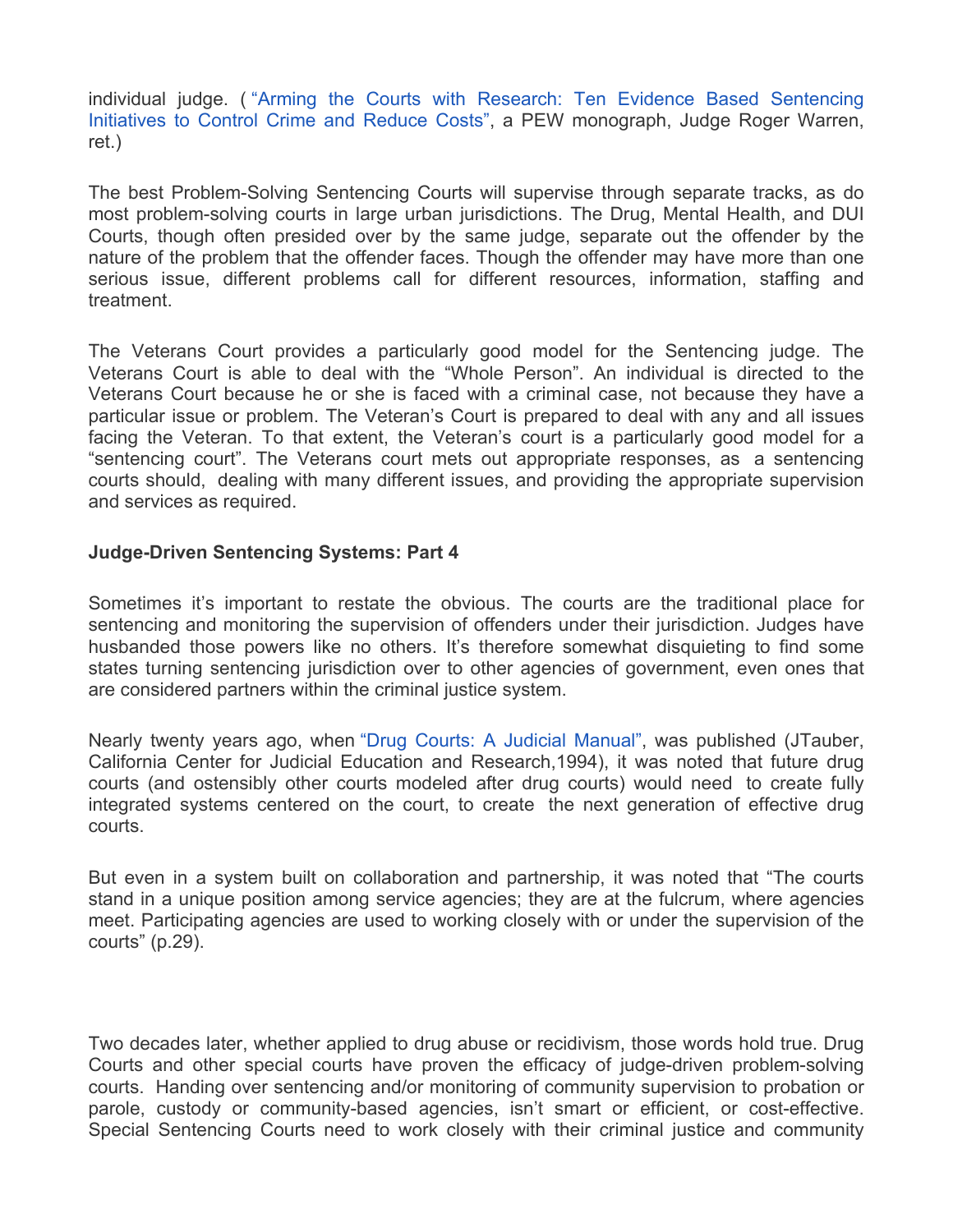partners, but also need to remain the focus of that circle of intervenors, retaining final control over the sentencing and supervision of the felon.

### **Court Monitoring of Sentence Tracks: Part 5**

**Courts can deal effectively with all their se**ntenced felons, by developing comprehensive "evidence-based sentencing systems" (see Arming the Courts with Research: , Roger Warren, Pew, 2009). Traditionally, we classify, categorize, and sort felons into appropriate groupings at every step of sentencing process. The Sheriff decides an inmate's housing category. The probation departments recommends whether a probationer should be intensively monitored or placed in a banked case load. The court determines whether a felon is to be placed on probation or sent to prison.( Development and Implementation of Drug Court Systems, JTauber, NDCI,1999)

Today's problem-solving courts have led the way in in the use of assessments (and other evidence based sentencing practices) to improve our sorting or categorizing and thereby our sentencing outcomes. The court and its systemic partners determine if an offender needs special rehabilitation, treatment, or education as part of the sentencing process. So a DUI offender with a third offense might require a residential alcohol treatment program, the domestic violence offender, an extensive series of violence reduction classes, and the drug offender, completion of an appropriate drug treatment program. In each instance, the court will continue to monitor the offenders at progress report hearings until the relevant conditions of probation are completed.

To optimize the effectiveness of a sentencing court's monitoring of all felony sentences (see:Systemic Approaches to Sentencing: Part 3), we now use a more comprehensive process, a validated risk/needs assessment, to sort the offenders into appropriate tracks. A felon is determined to be a low, medium, or high risk offender. Depending on that determination, an individual is placed in different probation, treatment or rehabilitation tracks, with the court actively monitoring those tracks on a regular schedule over the term of probation (and in some cases parole). *In effect, a "special sentencing team", led by the sentencing judge, follows all offenders placed in sentencing tracks, as they move seamlessly through sentencing and custody (where ordered) and into the probation process.*

It should be remembered, that though all felons are categorized and placed in tracks, that very process is intended to increase the court's effectiveness, by limiting the court's contact with the low risk/low needs offenders. If the sentencing court is to effectively deal with all felons, it will need to distinguish between those who require the court's attention and those that are best left alone. Substantial savings in time, staffing, and resources lie in the court's effective and appropriate tracking of sentenced offenders.

### **The Components of the Sentencing Track: Part \**

Diagram 1 represents two separate segments. The first ( "Plea" arrow to "Custody" arrow)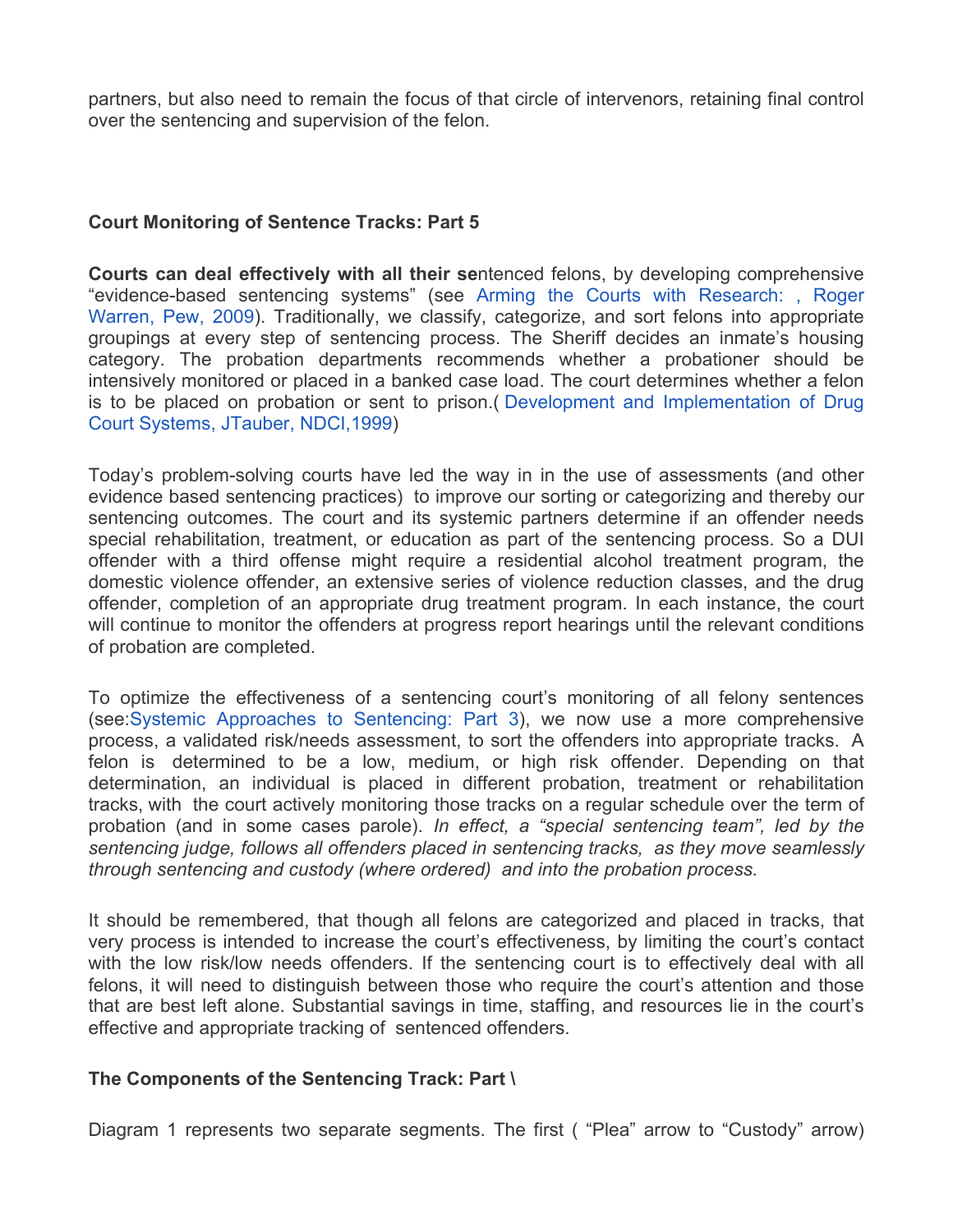focuses on the need to categorize, sentence, and track offenders, with a minimum of staff and resources. Tracks are essential to the system as the court will sentence and monitor offenders with very different risks and needs. A sentencing team with a different skill set is required to deal with low risk/diversion participants than with high risk/violent offenders (as a different team skill set would be required for Drug as opposed to Domestic Violence Court).

We know from the scientific literature ("Understanding the Risk Principle"), that mixing low and high risk offenders is counter-productive at best. That same dynamic works in the court room. Where possible, it's best to keep participants with different risk levels apart. It's also more cost-effective. Why have full staff at every session when you can substantially reduce the number of staff by sorting offenders by risk and need. When you create a participant track with few housing, job, or family issues, experienced staff in those areas can best use their time elsewhere. The savings would be substantial if case managers are designated to be in court once a week for a single track, rather than required to attend daily sessions. The corollary to that proposition is that it may be more economical to work with offenders from different sentencing categories (probationer, parolee, divertee, etc.) where the more important and relevant issue is there problem issues and reasons to recidivate, and/or criminogenic needs.

The second part of the diagram (from "Front End Jurisdiction" to Front End Reentry Court") focuses on the potential for an "Early Intervention". We focus on the front end because almost all states give their courts a window to recall the felon from prison within a relatively short time period (typically 4 to 12 months). Where courts are willing to use their statutory authority, serious and/or high risk offenders can complete a rehabilitation program over a short jail or prison term and avoid a long prison sentence. The opposite is true for felons sentenced to long prison terms (or even medium terms of 1 to 3 years). In most states, there is relatively little opportunity for a court to exercise authority over the "Back End", as the felon, typically returns to the community under state supervision (see: Front Loaded Court Based interventions).

### **Decision Making in a Sentencing System: Part 7**

The diagram a the beginning of this article, represents the first half of a sentencing system envisioned, allowing us to take a closer look at decision making in an evidence based sentencing system (Systemic Approaches to Sentencing: Part 6):

Offender Tracks are normally the province of Probation or other supervisory agencies. When used at all, they reflect internal decisions in determining the level of supervision and treatment appropriate for a probationer. With validated Risk/Needs Assessments available, the final decision as to court related tracks ought to be left to the court, based upon the recommendations of the full sentencing team. Court tracking is essential to keep offenders with similar risk and needs together, maximizing the opportunities for building positive relationships with the court and participants and limiting the negative consequences of mixing offenders with different risk levels. The court will need to schedule tracks when required staffing and resource personnel are present. Optimally, the only personnel present at all sessions will be the judge, clerk, and court manager.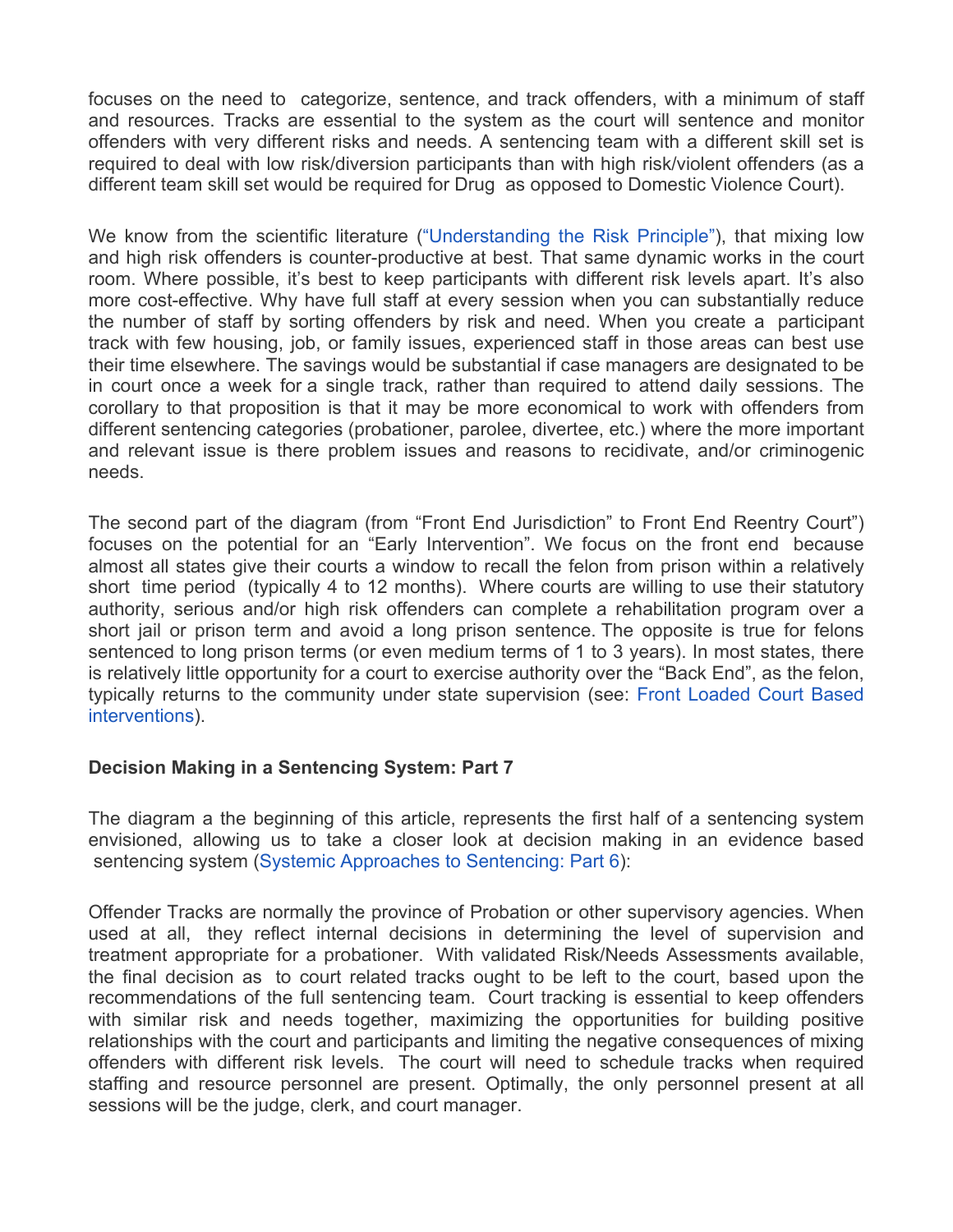As described in the demonstrative Diagram, the following evidence-based tracking system is offered for your consideration:

a. A risk assessment is completed even before sentencing and optimally before a plea is taken so all parties will have an understanding of the sentencing issues early on. (ideally, the level of treatment/rehabilitation or appropriate track designation should not be the subject of a plea agreement).

b. An individual may be given the opportunity to accept pre-plea Diversion (often called District Attorney's Diversion). Once a complaint is filed, the court has substantial control over pre-plea and post-plea felony Diversion, as well as pre and post-plea Problem-Solving Courts. A Diversion or Problem Solving Court Court judge typically takes a plea, sentences the offender, monitors the offender over the course of the program (including in-custody progress), and presides over their graduation from the program.

c. The lead judge (or a designee) takes the plea in most other felony cases, reviewing the risk/needs assessment already completed, and sentences the felon either to probation or to prison (if the offense is violent or the offender a danger to the community). If the offender is appropriate for probation, the sentencing judge will decide whether the felon should be placed in a low, medium or high risk supervision track. Depending on the number of offenders and resources available, there could be sub-tracks within each risk category (when offender's needs differ substantially in criminogenic attitudes and beliefs, gender concerns, drugs or alcohol problems, mental health issues, housing, job and/or education needs, and family/ parental issues)

1. Low risk offenders; Probation (banked file): Where the offender is neither a risk to society or has special needs, the court might see the offender once, shortly after probation placement, focusing the offender's attention on probation compliance, and only see the felon again, if there is a substantial change of circumstances or graduation (note: Diversion contacts are often as minimal).

2. Medium risk offender, Probation (straight community corrections); Where the offender has a medium risk of re-offending and has special criminogenic needs, the felon would be placed in a track on a regular court schedule. Compliance in this track would require completion of cognitive behavioral and other rehabilitation services, with compliance resulting in substantial incentives and rewards. Compliance will allow the court to back off from contacts with probationers (unless changed circumstances or graduation)

3. High Risk offender, Probation (often a substantial jail term); Intensive supervision requirements might include attending court sessions on a weekly basis (remaining in court until all participants have been seen), a minimum of twice weekly contacts with a case manager, intensive cognitive behavioral therapy sessions, and prosocial activities for at least 40 hours per week (for at least 90 days)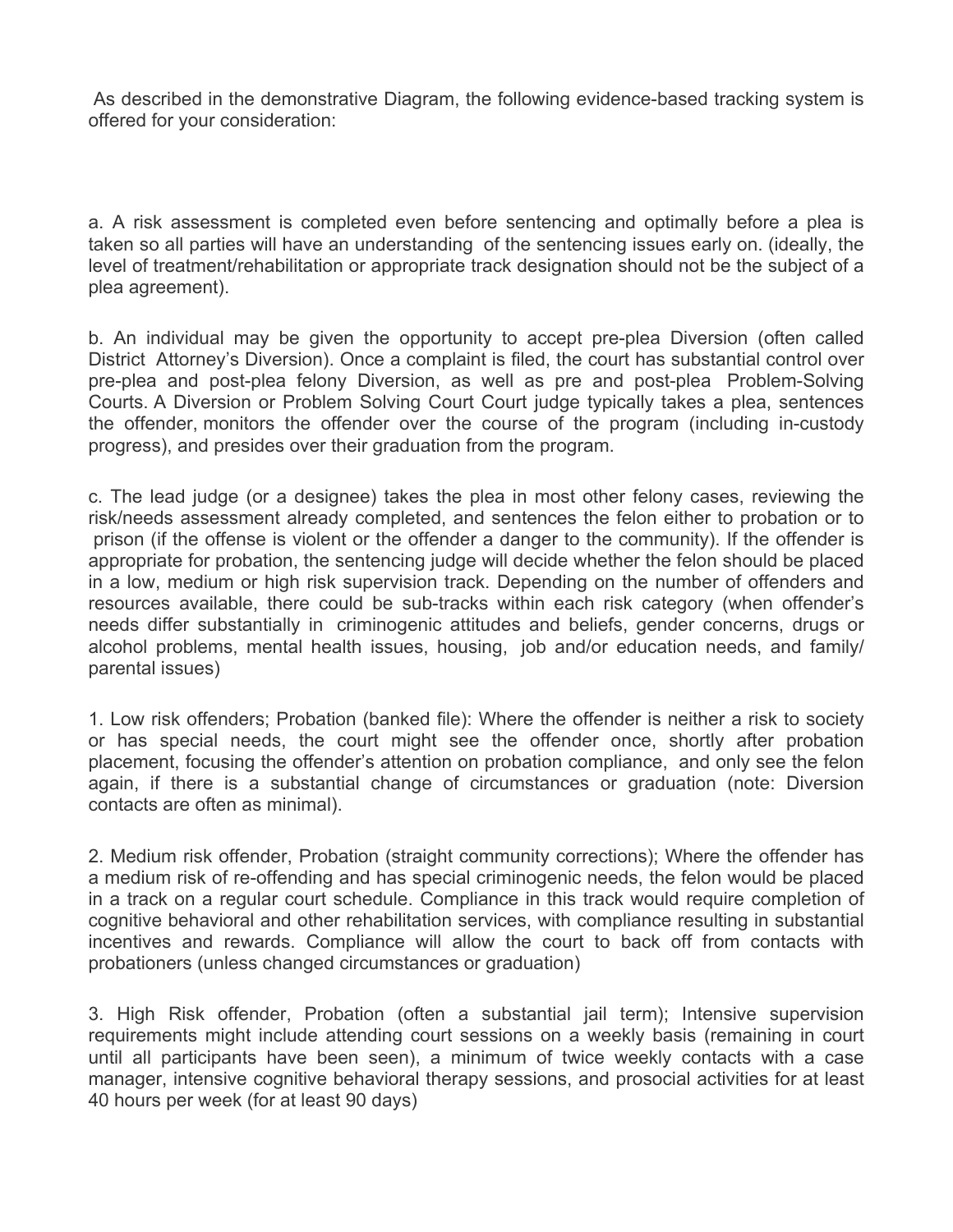On the far right is an article regarding an election between three candidates competing for Drug court judge in Fayetteville Arkansas (click on: Washington county). When I started the Oakland F.I.R.S.T Drug court in 1990 (Fast Intensive Rehabilitation, Supervision and Treatment), there was no one to compete with because no one knew what a drug court judge did. When they learned what the job entailed, few were particularly interested in being one. Today there are over 2,644 Drug Courts (and drug court judges) and an additional 1099 Problem-solving courts in the U.S.

From those numbers, it would appear that we're on our way to a future dominated by Problem-Solving courts. While it's true that states are building new Problem-Solving Courts, but they're also severely limiting the number of participants. It is estimated that no more than two percent of all felony offenders who are sentenced enter into a problem-solving court.

To have a real impact on the criminal justice system, we will need to deal with all sentenced felony offenders (and perhaps some misdemeanors). Doing that will require a very different sentencing model than exists today. All convicted felons would need to go through a validated risk/needs assessment to determine their level of risk to recidivate and consequently the intensity of supervision and treatment required. Because we can predict with greater accuracy who are the high risk offenders, we can concentrate our resources on those individuals. Of course, the corollary is that the low risk offender would receive little or no supervision or treatment, as science tells us that the alternative would only increase their level of recidivism.

I am referring to an *"evidence-based sentencing system"* that would engage those offenders that require it and leave alone those who do not. A very selective and cost-effective model that has been tried in a very few jurisdictions, and has the promise of revolutionizing the sentencing process. We are entering new era, ultimately far more important than the one begun 20 years ago. It will be critical to keep our eye on the goal of systemically working with all felons and not just drug-offenders. And to accept the challenges posed of providing evidence-based sentencing systems for all.

### **Reducing Prison terms through Front-End Sentencing: Part 8**

The diagram at the beginning of this article, also represents the second half of a sentencing system envisioned, allowing us to use an evidence-based sentencing system as a means to keep serious (but non-violent) offenders from serving long prison terms (Composition of a Sentencing Track: Part 6).

As described in previous articles (see: Front-Loaded Court Based interventions), the front-end of a prison sentence provides the only substantial opportunity a court has to effect a prison term, once a felon is sentenced. Few courts use that statutory authority to return the felon from prison. When used at all, the authority is often applied in a non-systemic fashion, with individual judges operating on their own.

"Front-End Systemic Approaches" to long prison terms described here, (compare: Decision Making in a Sentencing system: Part 7) presents an opportunity to use graduated sanctions rather than immediate prison sentences for serious, but not-violent offenses. Such Front-End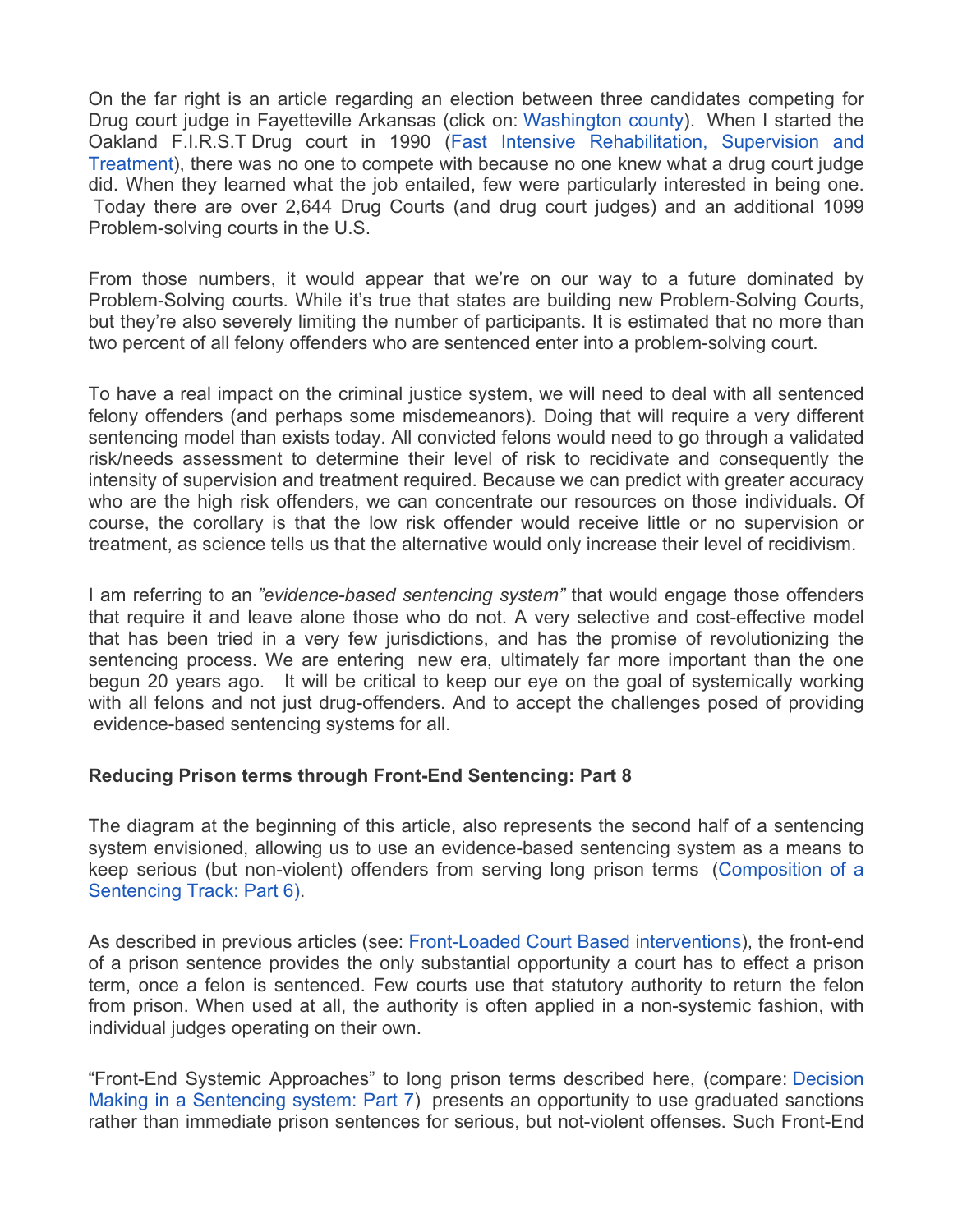Systems can be structured in different ways. Some courts may include non-prison sentences (typically county jail or community corrections programs) as part of an "alternatives to prison" system.

Systemic approaches to "Front-End Alternatives to Prison", might start with a Community Corrections level alternative sentence. With new offenses and/or serious violations of probation, they might move up to a county jail alternative, and finally to a short term prison sentence in lieu of a long term prison sentence. Depending on the seriousness of the offense, an offender might start a "Front-End" Intervention at any of the three levels described. The flexibility inherent in a three tier front end/early intervention system is impressive, as is its ability to respond to the safety of the community and the needs of the offender:

A. Community Corrections Sentence in lieu of Prison: Less often used than other alternatives, this community based alternative to prison (typically residential treatment or correctional housing while an offender receives education, job training or employment), allows the judge to closely follow the offenders participation in a community based program, providing incentives or sanctions as appropriate. With successful program completion, the participant is returned to the community to continue supervision and rehabilitation under court authority. [Note: this alternative can be the first of two used before the offender is ordered to serve any prison sentence]

B. County Jail Alternative: This second tier "Front End Prison Alternative" can better emphasize the risk that the felon has of being sent to prison. Like the "Community Corrections Alternative, the County Jail Alternative allows close monitoring by the sentencing judge, appropriate incentives and sanctions, and a return to the community for further court supervision.

C. Front-End Prison Term: This ought to be thought of as a felon's last opportunity to avoid a long prison term. Depending on the seriousness of the offense, some jurisdictions will start the Front-End Sentencing process with a prison term (skipping over possible Community Corrections and County Jail level interventions), hopefully reducing a long term sentence to a relatively brief 4 to 12 months in prison, and returning the felon to the community to complete the sentence under court supervision.

### **Evidence-Based Sentencing Systems are Cost-Effective: Part 9**

The previous eight articles in this series are testimony to the potential of evidence based sentencing systems. Scientific and technological advances now make these systems costeffective as well. The most cost intensive aspect of any evidence-based system are the court hearings for felons sentenced to local custody and/or supervision. There is a misconception, that in an evidence-based sentencing system, all felons would be seen in court on a regular basis (as most problem-solving courts tend to do). But science and technology has provided us with strategies and solutions that allow us to substantially reduce the need for additional court sessions and staff (the "Risk Principle").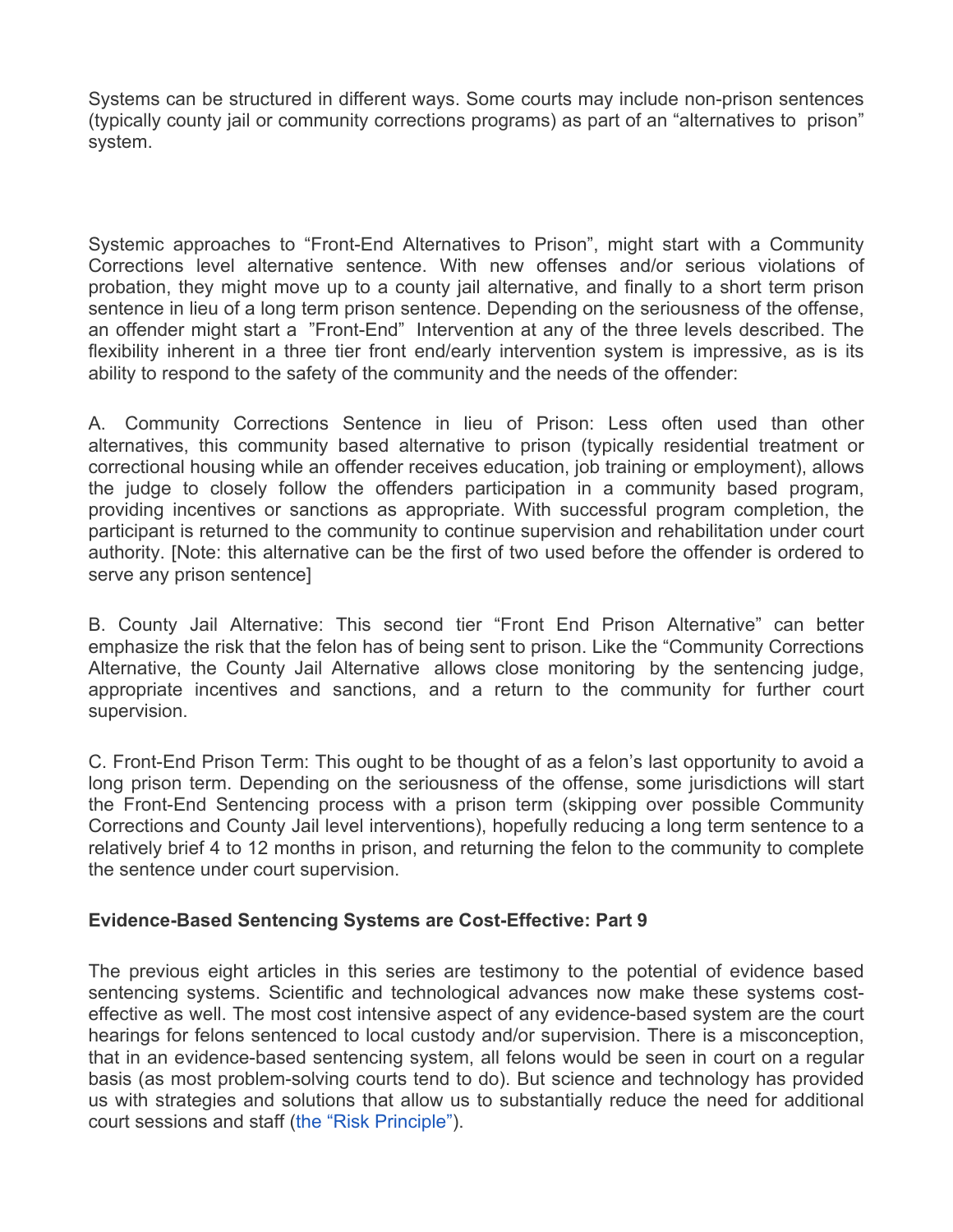Validated risk/needs assessment tools developed over the past ten years allow us to determine a felon's risk levels and how to best deal with the offender ( see "University of Cincinnati Study on Risk Principle") We now know that intensive supervision for low to medium risk offender (involving multiple appearances before the court) actually increases their levels of recidivism. In some jurisdictions, that understanding may actually reduce the total number of court appearances, as only those who have been determined to need intensive supervision and court monitoring would receive it. Felons who are traditionally "banked" as low-risk probationers would almost certainly be excluded. Those offenders who are considered medium risk offenders might be seen by the court on a very limited basis (perhaps one court appearance after beginning their jail sentence, with a second at the start of active probation supervision and a third at the completion of successful probation supervision). Depending on criminal background, history of violence, extent of imprisonment and other relevant factors, high-risk felons would be placed in an appropriate supervision and court monitoring track. (see video at bottom of article, for interview with Reentry Court judge Jeff Tauber, on the intensity of supervision and rehabilitative track required by serious and/or violent high risk parole violators)

A more universal fiscal concern relates to the over-staffing of problem-solving courts. The fact that many courts have more than a dozen employees attending staff meetings and court sessions is a major financial obstacle to the expansion of evidence-based sentencing systems (and other problem solving courts as well). My experience as both a drug court and reentry court judge suggests problem-solving courts are often over-staffed ( see: A Minimalist Reentry Court for Recessionary Times).

My Drug Court staffing in 1990 (admittedly a long time ago) had two persons present, the probation officer personally responsible for offenders to be reviewed, and myself. In a more recent experience on the Bench (2010-2011) , the San Francisco Parole Reentry Court operated with a staff of five; judge, program coordinator, case manager, defense attorney, and parole officer. It should be acknowledged that every problem-solving court has its own staffing requirements, but the tools described above can also help keep court personnel to a minimum.

The development of risk/needs assessment tools allows us to better categorize probation/parole offenders, placing them in customized court tracks, limiting the court time of program specialists, to sessions where their skills are truly needed. Similarly, technology allows us to share information and communications between program personnel and staff, limiting the need for those present in court.

Finally, even problem-solving courts with significant operating cost, have shown themselves to be cost-effective (see California Study), substantially reducing custody and other criminal justice costs, and providing enormous savings to the community as a whole. This will undoubtedly be the case for evidence-based sentencing systems as well.

### **Dealing with the whole person in sentencing: Part 10**

If you follow the comments of governors and other state policy makers these days, it appears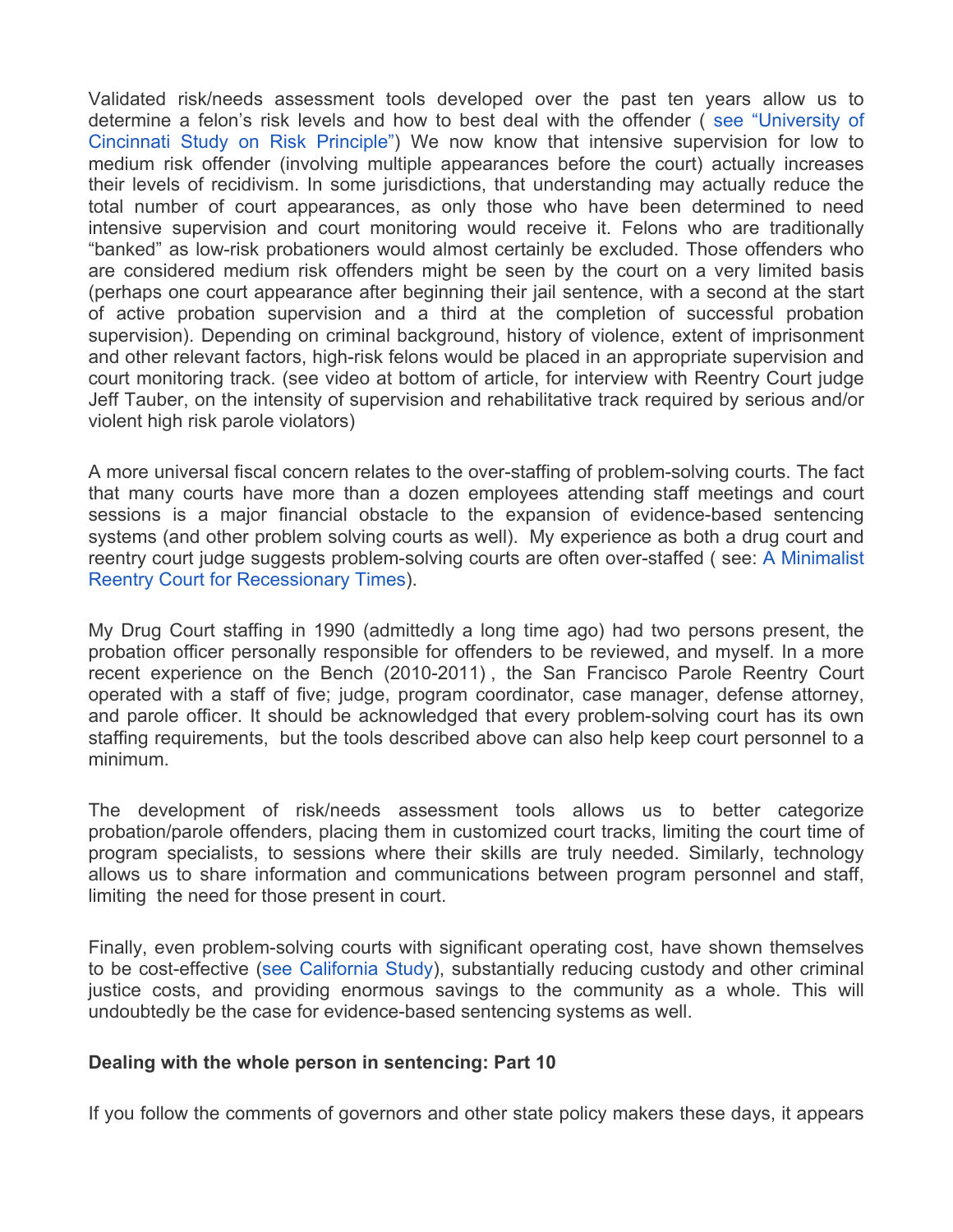that they have signed on to the notion that drug courts are the answer to prison overpopulation, high crime rates, and increased recidivism (and that may be the short list). In reading about their support for drug courts, I am cheered by their adoption of an important innovation that I along with others pioneered over twenty years ago. And I am disheartened by their misunderstanding of the significance and applicability of drug court.

As described by Dr. Doug Marlow, at the 18th Annual NADCP Conference in Nashville (see: NADCP argues for Evidence-based tracks), most drug offenders are not drug dependent and shouldn't be part of an intensive drug court program. In fact, according to Dr. Marlow, 60 to 80% of drug offenders do not need a drug court's intensive treatment. The majority of criminal offenders need to be treated as a whole person (not just a drug abusing person). As tempting as it may be to lock onto drug treatment as a silver bullet that works with all offenders, it isn't an effective or cost- efficient tool for most criminal offenders (or even most drug offenders).

However that should not conclude our analysis. If you look at the scientific literature on evidence based sentencing practices, you'll find that medium to high risk offenders have substantial criminogenic needs that need to be addressed, even if they're not drug related.

"Criminogenic Needs" are functional impairments that if not treated, will increase the risk of further criminality. The top four such needs are a history of anti-social behavior, anti-social personality factors, anti-social cognitions/attitudes, and anti-social peers. Surprisingly, drug abuse is a second tier criminogenic need that only becomes a central concern if the offender is truly drug dependent or addicted., Otherwise, substance abuse treatment ranks behind such second tier criminogenic needs such as family and/or marital stressors, employment and/or education deficiencies, and lack of pro-social leisure activities.

In practical terms, it appears that we over-treat drug abuse and pay too little attention to cognitive behavioral needs and rehabilitative therapies that have proven success in dealing with them. In essence what Dr. Marlowe and his scientific brethren have been telling us is Drug Court is not the answer to most offenders' crimonogenic needs (although the better drug courts do not neglect them).

Certainly drug courts can be modified (as Dr. Marlow suggests) to deal with the majority of criminal offenders, whose drug usage is not a primary criminogenic need. But it should be clear to all, that doing so may negatively impact drug courts and appropriate participants As the old saw goes, if you just treat a criminal offender's drug abuse, you might just create a healthier criminal. Better to deal with the whole person, in an evidence-based sentencing system, where their individual levels of risk and need are determined, and the appropriate supervision and treatment responses applied to them..

Dr. Doug Marlowe, NADCP Director of Science and Law is a clinical psychologist and attorney, widely acknowledged, as the foremost authority on the science behind Drug Courts and evidence-based Drug Court systems. At the NADCP conference in Nashville, he spoke at a number of workshops, attended by hundreds of attendees and moderated a plenary panel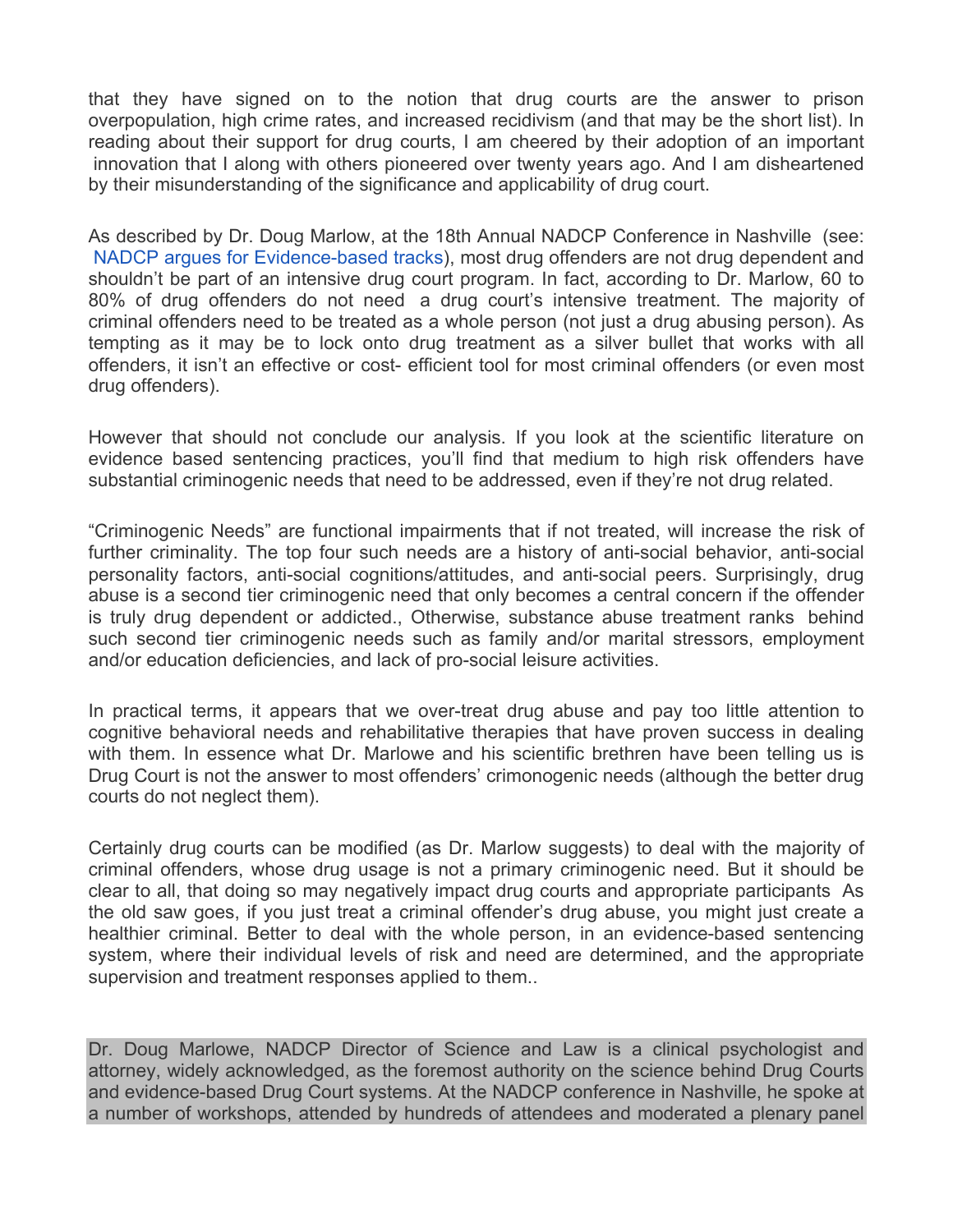session whose participants were a who's who of the drug court and drug treatment field ("Reconstruction After the War on Drugs"). His two part Drug Court Practitioner Fact Sheets, Targeting the Right Participants for Adult Drug Courts and Alternative Tracks in Adult Drug Courts: Matching Your Program to the Needs of your Clients, were the only documents included along with the conference agenda, provided to nearly 4500 attendees.

In his presentations and two part Fact Sheets he laid out a clear message for the drug court and the criminal justice field in general. Drug Courts are not for everyone. Only those individuals who are drug dependent ought to be placed in a drug court. According to Dr. Marlowe, sixty to eighty percent of drug offenders in the criminal justice system, are drug abusers, not drug dependent, and don't belong in a drug court.

In Fact Sheet II, Alternative Tracks in Adult Drug Courts: Matching Your Program to the Needs of your Clients, Dr. Marlowe further explains that developing alternative tracks in drug courts for non high-risk offenders probably make good sense. "In some communities the drug court may be the most effective, or perhaps only, program serving as an alternative to incarceration". He concludes, "If a drug court has such compelling reasons to serve low-risk or low-need individuals, it should consider making substantive modifications to its program to accommodate the characteristics of its participants". The document then describes "a conceptual framework and evidence-based practice recommendations for designing alternative tracks within a drug court to serve different types of adult participants". All of this information should be of great interest, not only to the drug court practitioner, but to those interested in evidence-based sentencing systems, that provides appropriate tracks for different offender populations. In fact, both documents ought to be closely read for their import to sentencing in general.

### **Evidence Based Sentencing as a Hybrid System: Part 11**

Evidence-Based Sentencing Systems have been described in this series as problem-solving structures. More accurately they are hybrid courts that share the characteristics of traditional sentencing courts as well as rehabilitative problem solving courts. While they emphasize the need for collaboration, they often start off in a traditional adversarial proceeding. This is particularly true when individuals are convicted of serious or violent offenders.

In those cases, the court correctly views their primary responsibility as protector of the victim and community. Evidence-Based Sentencing Systems, as well as more traditional sentencing courts, incapacitate the violent and/or serious felon so they cannot continue their criminal activity, sentence to deter others from committing similar acts, and provide retribution against the offender who has done serious harm to the victim and community. Prison is a probability and even a necessity for many of these serious and violent offenders.

Evidence-Based Sentencing Courts move into problem-solving mode as the felon prepares to reenter the community. In Evidence-Based Sentencing Courts, judges and their teams develop effective structures that apply to all offenders sentenced in their jurisdiction (not just the non-violent). In fact, the structure inherent in an evidence-based sentencing team is designed to hold the offender, as well as collaborating agencies and community programs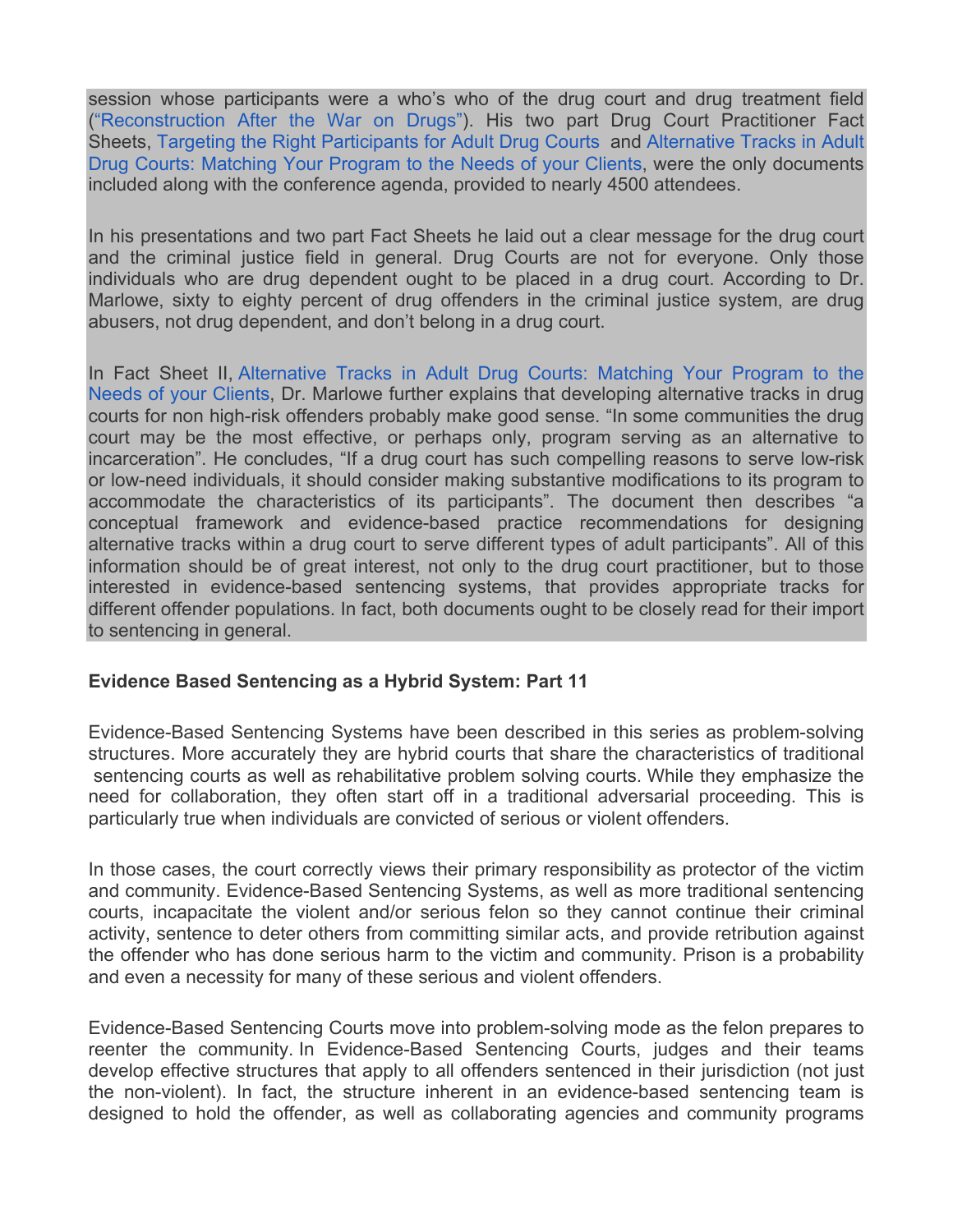accountable for their effectiveness or lack of same. At the time Drug Court and Problem-Solving Courts were first being developed, it was noted that, "In a "structurally accountable system", participating agencies share program responsibilities and are accountable to each other for program effectiveness, with each participant directly linked to, dependent on, and responsible to the others (J Tauber, California Center For Judicial Education and Research Journal, Drug Courts: a Judicial Manual, Summer 1994).

In other words, If evidence-based sentencing practices are employed, coordination among relevant agencies and community organizations remains essential. Sentencing tracks are required to more effectively sentence and monitor offenders with very different risks and needs. While the sentences may be very different, the same level of coordination and collaboration is required when sentencing, monitoring, and rehabilitating the serious and/or violent offenders, as it is for the non-violent offender.

## **Back to the Future: Evidence Based Sentencing Systems**

The 12 part series on Evidence Based Sentencing Systems (see: Evidence Based Sentencing Systems) concludes as it began, with an admonition to recognize that technology and science have changed the nature of the sentencing process, What is needed is a more comprehensive and systemic approach that recognizes the advances made in sentencing, from risk/needs assessments and cognitive behavioral therapies, to the development of hybrid sentencing sysems that employ traditional as well as problem-solving practices.

We need to look beyond conventional responses to criminal behavior, acknowledging that our over-reliance on imprisonment has been a tragic mistake. The science and research advances of the past ten years should inform the sentencing decisions we make. But we should also look back into history. The prison system in this country is little more than 200 years old. Up until that time, custody as a response to criminal behavior was largely unknown and community control exerted extraordinary influence over the individual. We need to reestablish the primacy of the community through our sentencing and rehabilitation models, in essence going "Back to the Future" (The Drug Court judicial Bench Book, Chapter 1, Drug Courts: Back to the Future; J Tauber, NDCI, 2011)

We are confronted with new evidence-based sentencing practices that demand a fresh look at a very old paradigm. We need to acknowledge the central idea of evidence-based sentencing, that sentencing demands a systemic team based approach, and ultimately more effort and time than a single judge can provide. Problem-solving courts provide the structure for a hybrid system, where team based sentencing systems are capable of providing continuing sentencing processes, probation and court tracks, risk/needs information, and rehabilitative capabilities that protect the community, yet address for the offenders criminogenic needs.

We will be challenged in ways that we never expected. Our concepts regarding the treatment of non drug using offenders, drug abusers versus drug dependent offenders, low risk